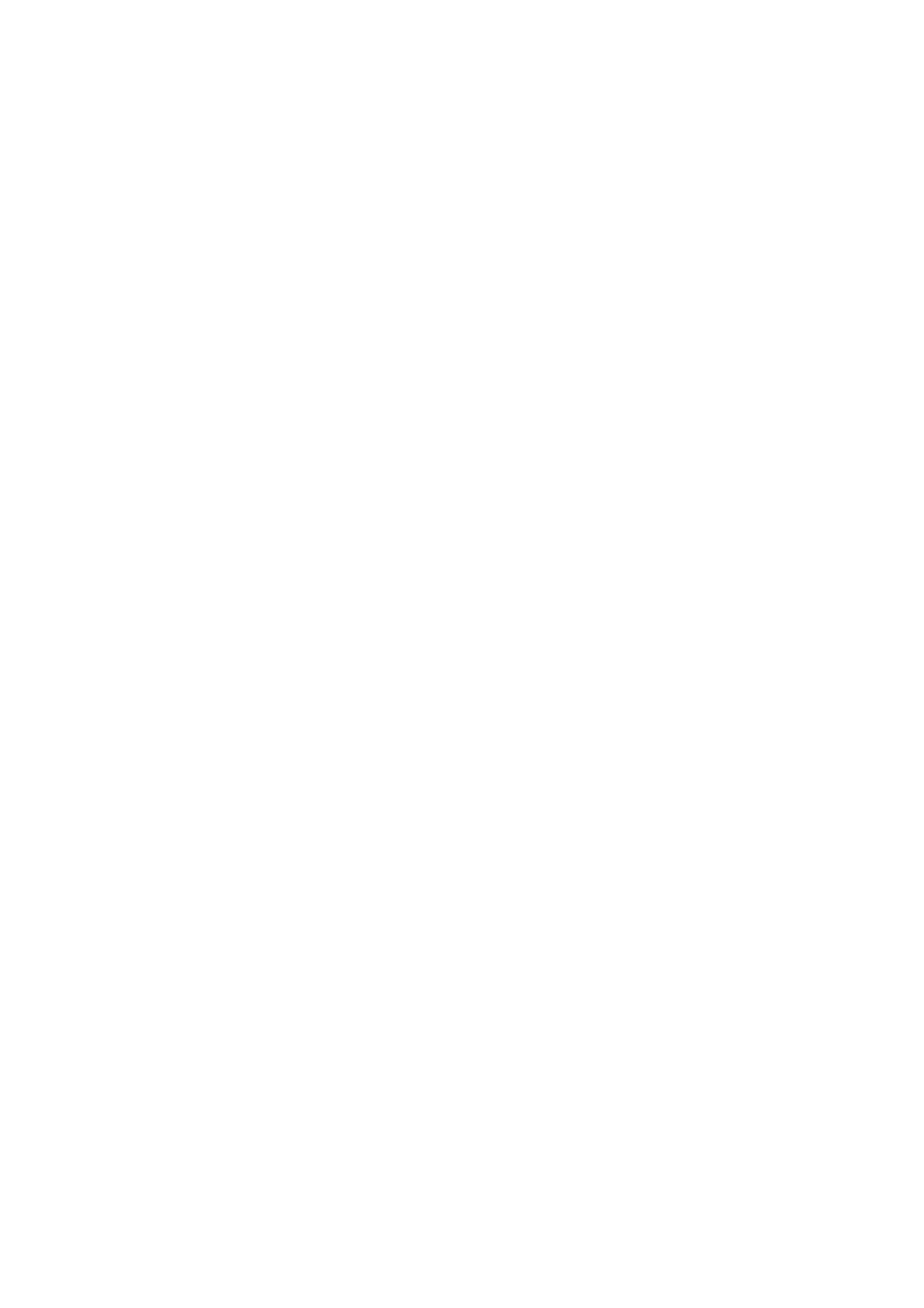The author assumes no responsibility for any errors or omissions that may appear in this document nor does it make a commitment to update the information contained herein.

Third-party brands and names are the property of their respective owners.

Sound Blaster is a registered trademark of Creative Technology Ltd in the United States and certain other countries. Sound Blaster-LINK and SB-LINK are trademarks of Creative Technology Ltd.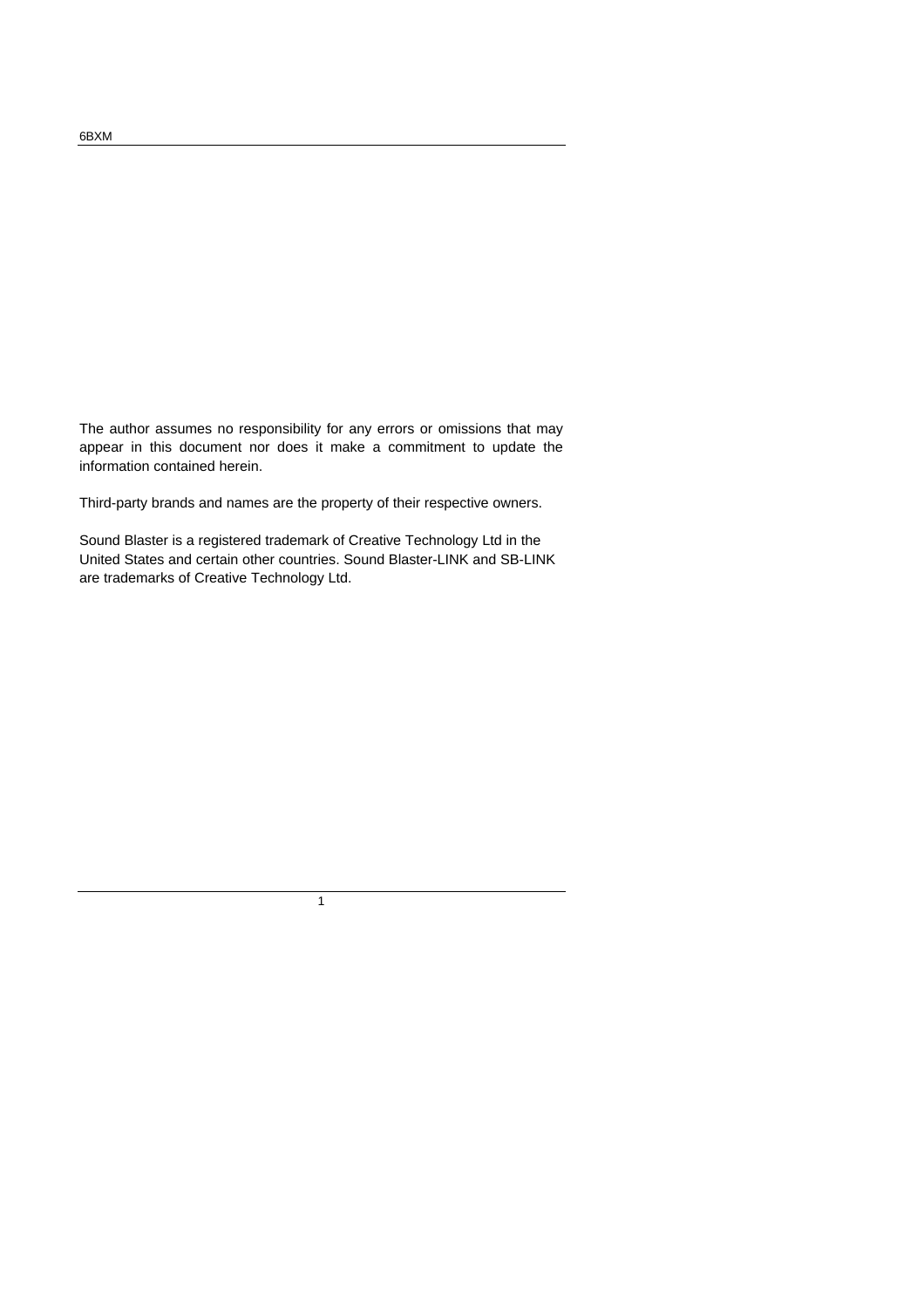Dec 28, 1998 Taipei, Taiwan

## **I. Quick Installation Guide :**

#### **CPU SPEED SETUP**

The default system bus speed is 66/100MHz. The user can change the DIP SWITCH **(SW2)** selection to set up the CPU speed for 233 - 633MHz processor.

 $\bullet$ <sup>\*</sup> The CPU speed must match with the frequency RATIO. It will cause **system hanging up if the frequency RATIO is higher than that of CPU.**

**SW1:**

| <b>CPU</b> | <b>AGP</b> | <b>PCICLK</b> |            | 2          | 3          | 4          |
|------------|------------|---------------|------------|------------|------------|------------|
| 66         | 66         | 33.4          | ΟN         | <b>OFF</b> | <b>OFF</b> | <b>ON</b>  |
| 75         | 75         | 37.5          | ON         | ON         | <b>OFF</b> | <b>ON</b>  |
| 83         | 83         | 41.65         | ON         | <b>OFF</b> | <b>ON</b>  | <b>ON</b>  |
| 100        | 66         | 33.43         | <b>OFF</b> | <b>OFF</b> | <b>OFF</b> | <b>OFF</b> |
| 112        | 75         | 37.33         | <b>OFF</b> | ON         | <b>OFF</b> | <b>OFF</b> |
| 133        | 89         | 44.33         | <b>OFF</b> | <b>OFF</b> | ON         | <b>OFF</b> |

**Set System Bus Speed**

**SW2:**

| <b>CLK RATIO</b> |            | 2          | 3          | 4          |
|------------------|------------|------------|------------|------------|
| X3               | ON         | <b>OFF</b> | <b>ON</b>  | ON         |
| X3.5             | <b>OFF</b> | <b>OFF</b> | <b>ON</b>  | <b>ON</b>  |
| <b>X4</b>        | ON         | <b>ON</b>  | <b>OFF</b> | ON         |
| X4.5             | <b>OFF</b> | ON         | <b>OFF</b> | <b>ON</b>  |
| X <sub>5</sub>   | <b>ON</b>  | <b>OFF</b> | <b>OFF</b> | <b>ON</b>  |
| X5.5             | <b>OFF</b> | <b>OFF</b> | <b>OFF</b> | <b>ON</b>  |
| X <sub>6</sub>   | ON         | ON         | ON         | <b>OFF</b> |
| X6.5             | <b>OFF</b> | ΟN         | ON         | <b>OFF</b> |

**´Note: We don't recommend you to setup your system speed to 75, 83, 112 or 133MHz because these frequencies are not the standard specifications for CPU, Chipset and most of the peripherals. Whether your system can run under 75, 83, 112 or 133MHz properly will depend on your hardware configurations: CPU,**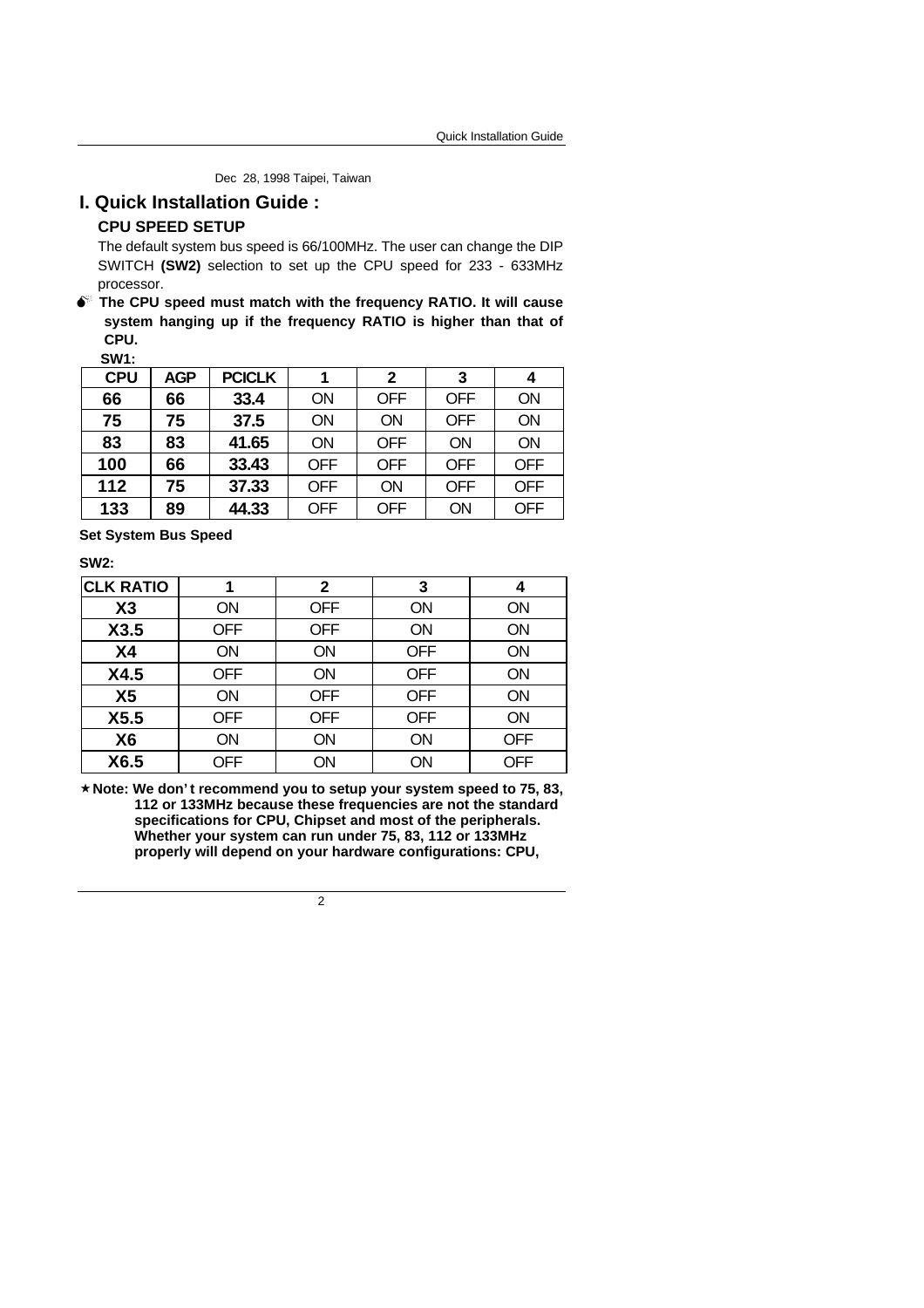**SDRAM, Cards, etc.**

1. Pentium<sup>®</sup> II / Celeron 233 MHz / 66MHz FSB



2. Pentium® II / Celeron 266MHz / 66MHz FSB



4. Pentium<sup>®</sup> II / Celeron 333 MHz / 66MHz FSB; Celeron 300A / 66MHz FSB



6BXM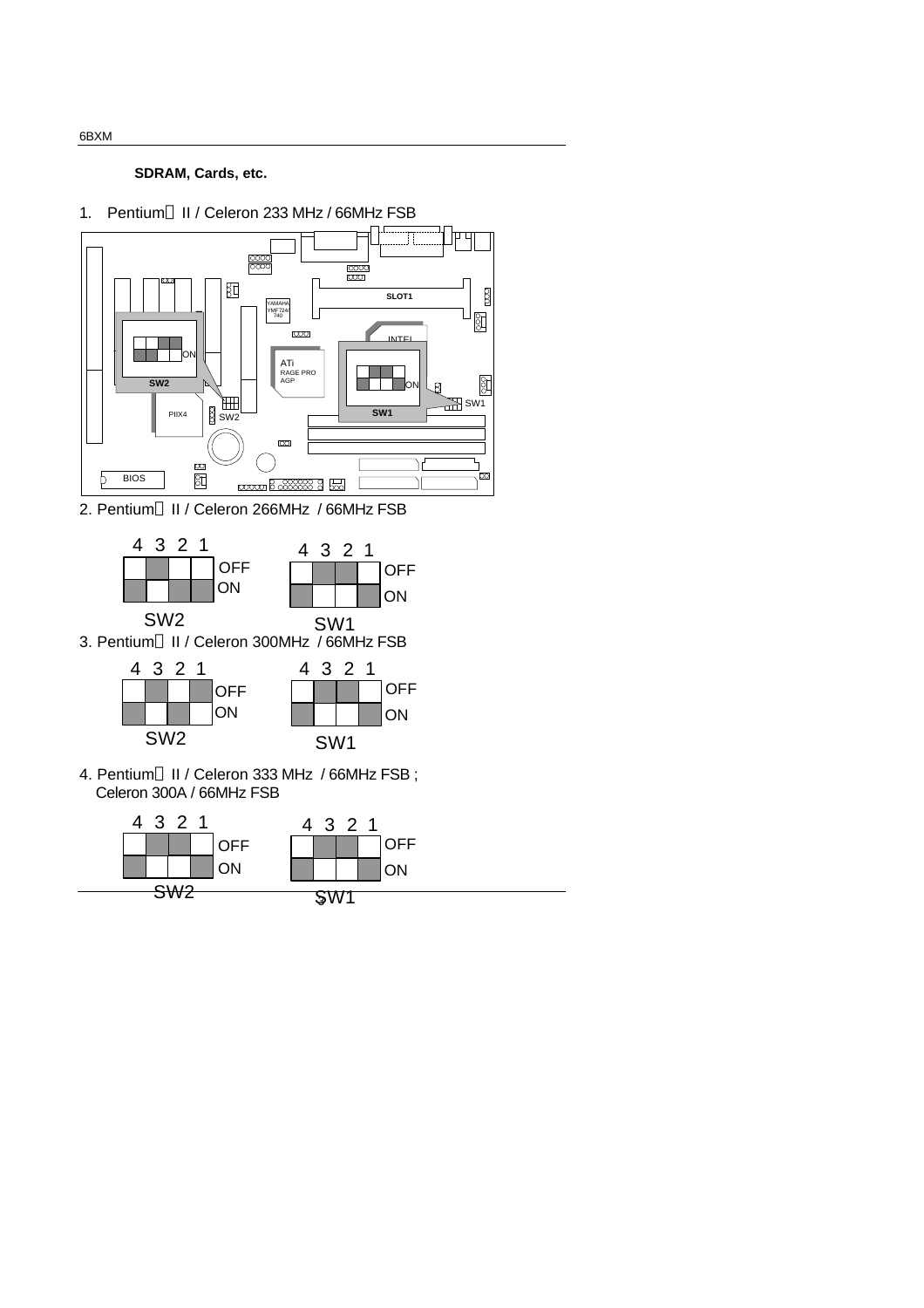5. Pentium<sup>®</sup> II / Celeron 366MHz / 66MHz FSB



6. Pentium® II / Celeron 400MHz / 66MHz FSB



7. Pentium<sup>®</sup> II / Celeron 433MHz / 66MHz FSB



8. Pentium® II 350MHz / 100MHz FSB

| 4               |  | 321 |                 |  | 321 |    |
|-----------------|--|-----|-----------------|--|-----|----|
|                 |  |     | <b>OFF</b>      |  |     | FF |
|                 |  |     | ON              |  |     | OΝ |
| SW <sub>2</sub> |  |     | SW <sub>1</sub> |  |     |    |

9. Pentium<sup>®</sup> II 400MHz / 100MHz FSB

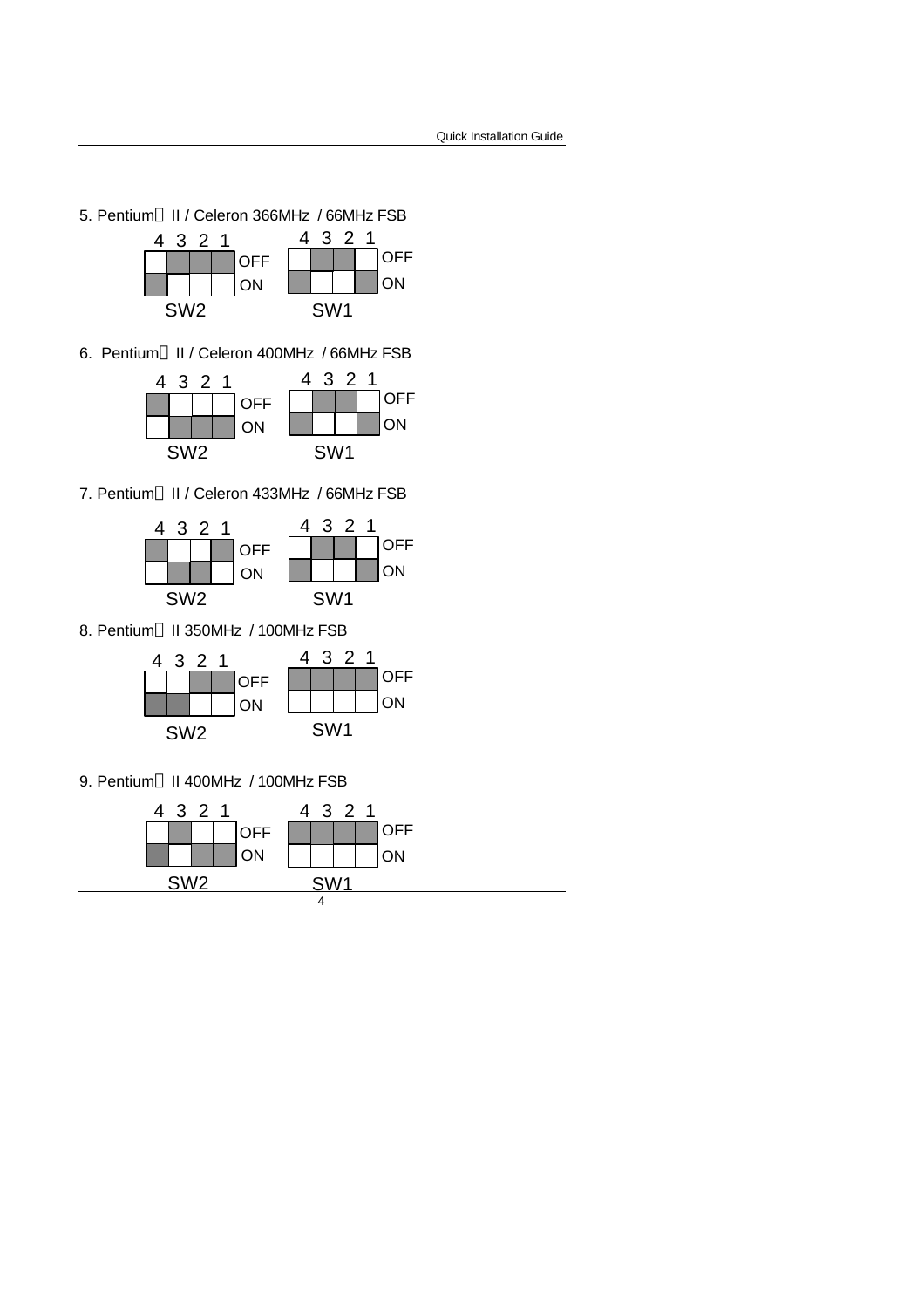10. Pentium® II 450MHz / 100MHz FSB

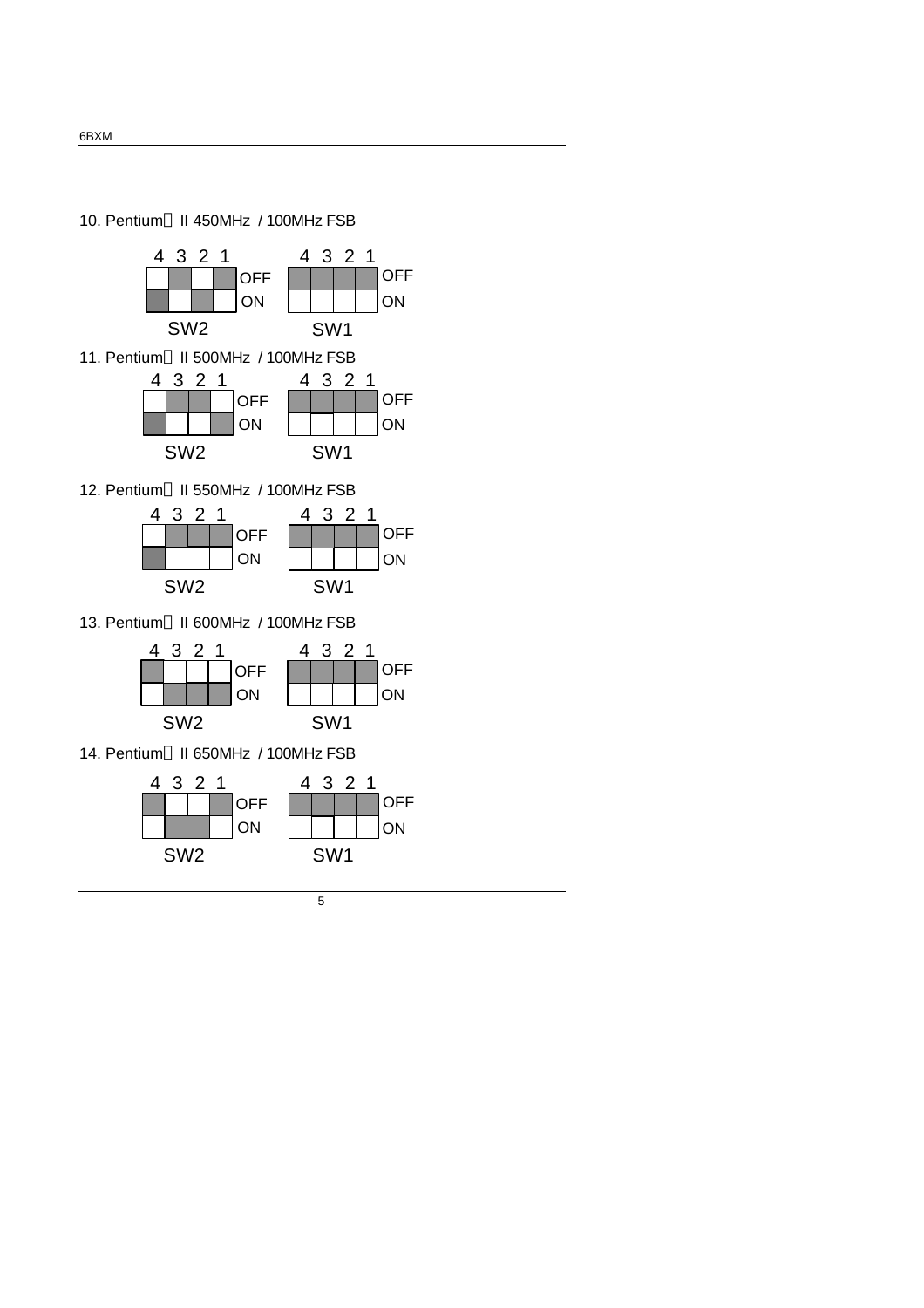# **II. Jumper setting :**

SPK : External Speaker/ Internal Buzzer Connector



RES : Reset Switch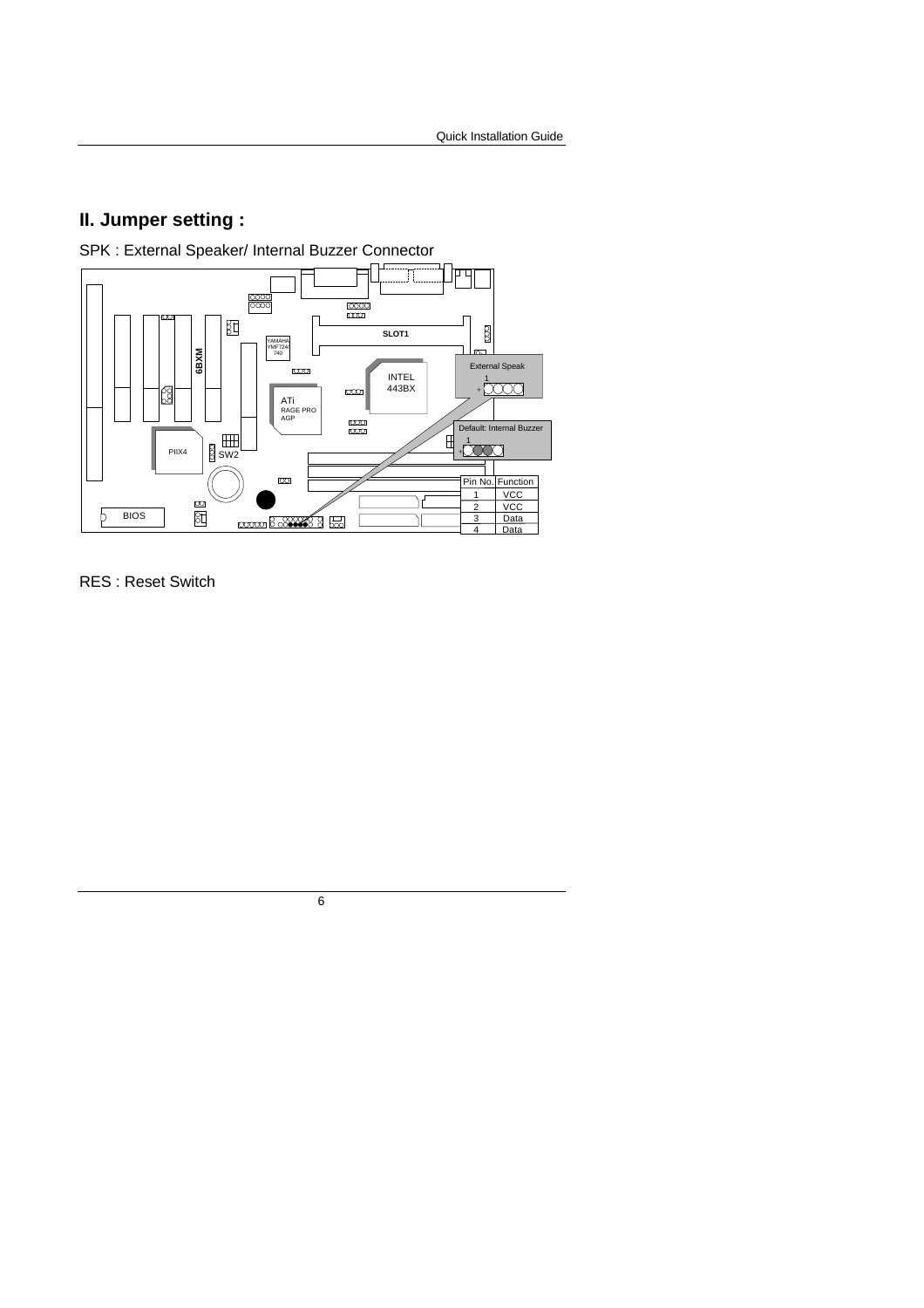



### GN : Green Function Switch



GD : Green Function LED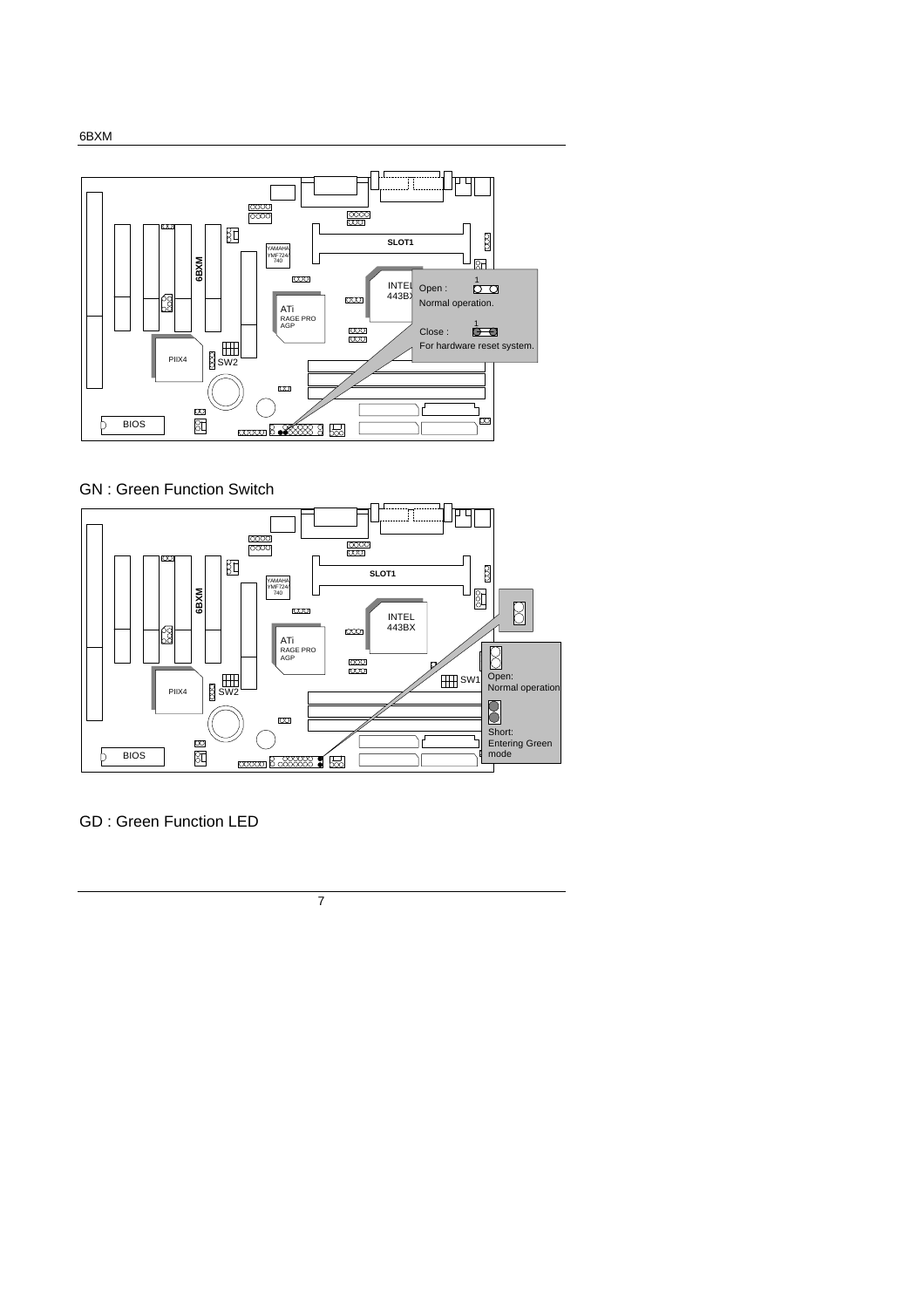

HD : IDE Hard Disk Active LED



PW : Power LED Connector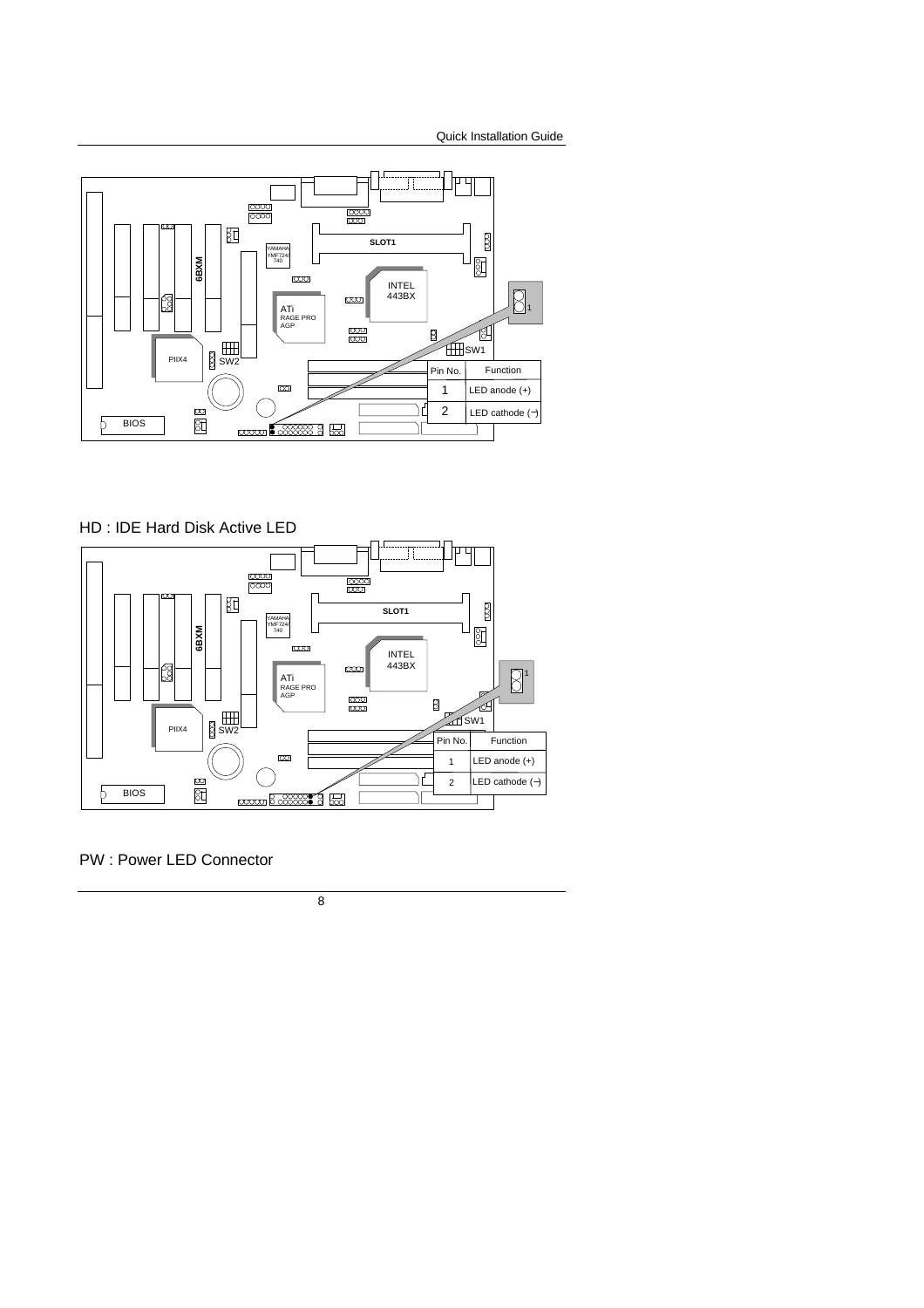

Soft PWR : Soft Power Connector



IR: Infrared Connector (Optional)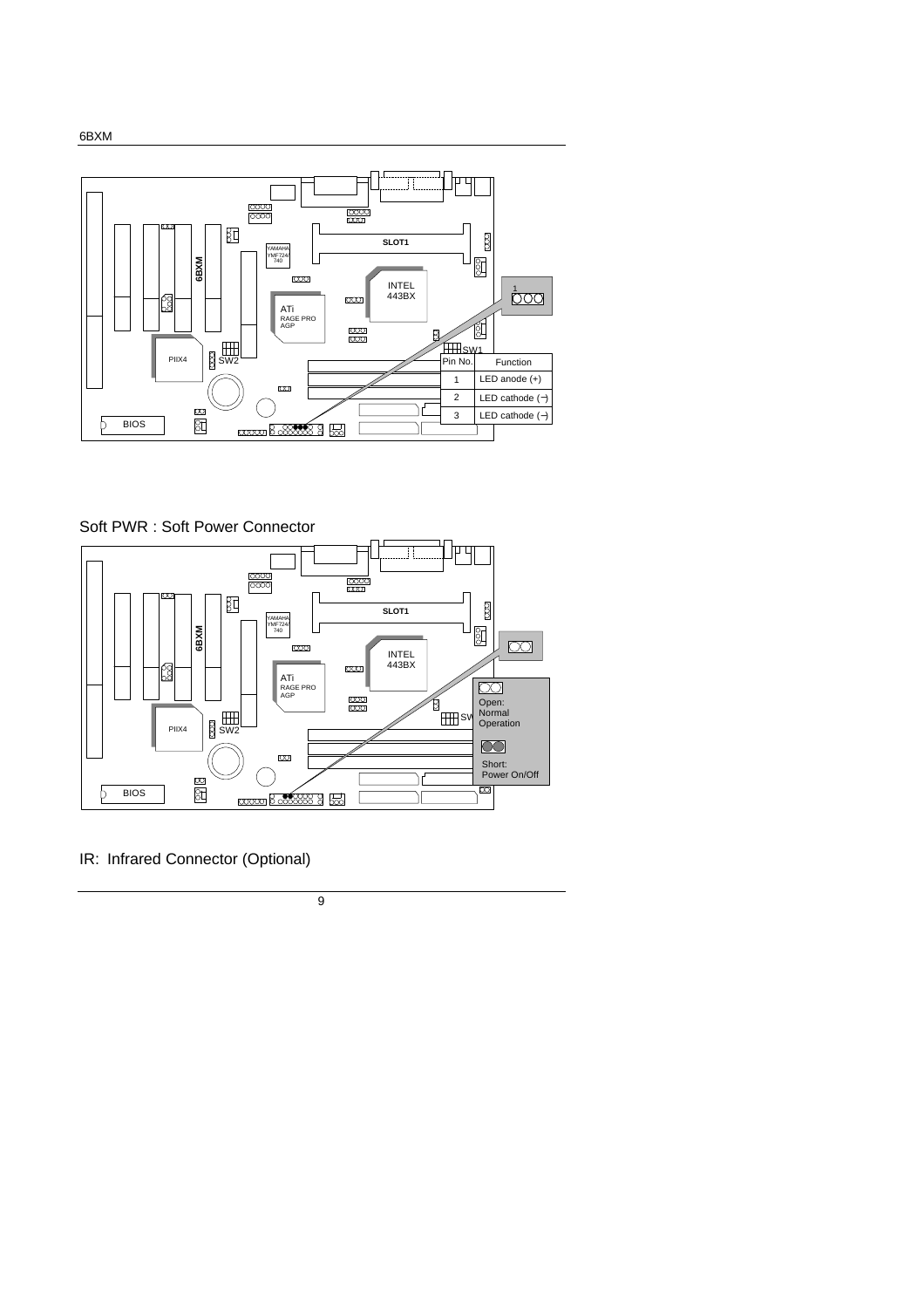

PS/2 Mouse / Keyboard Connector



PWR FAN : Power Fan Connector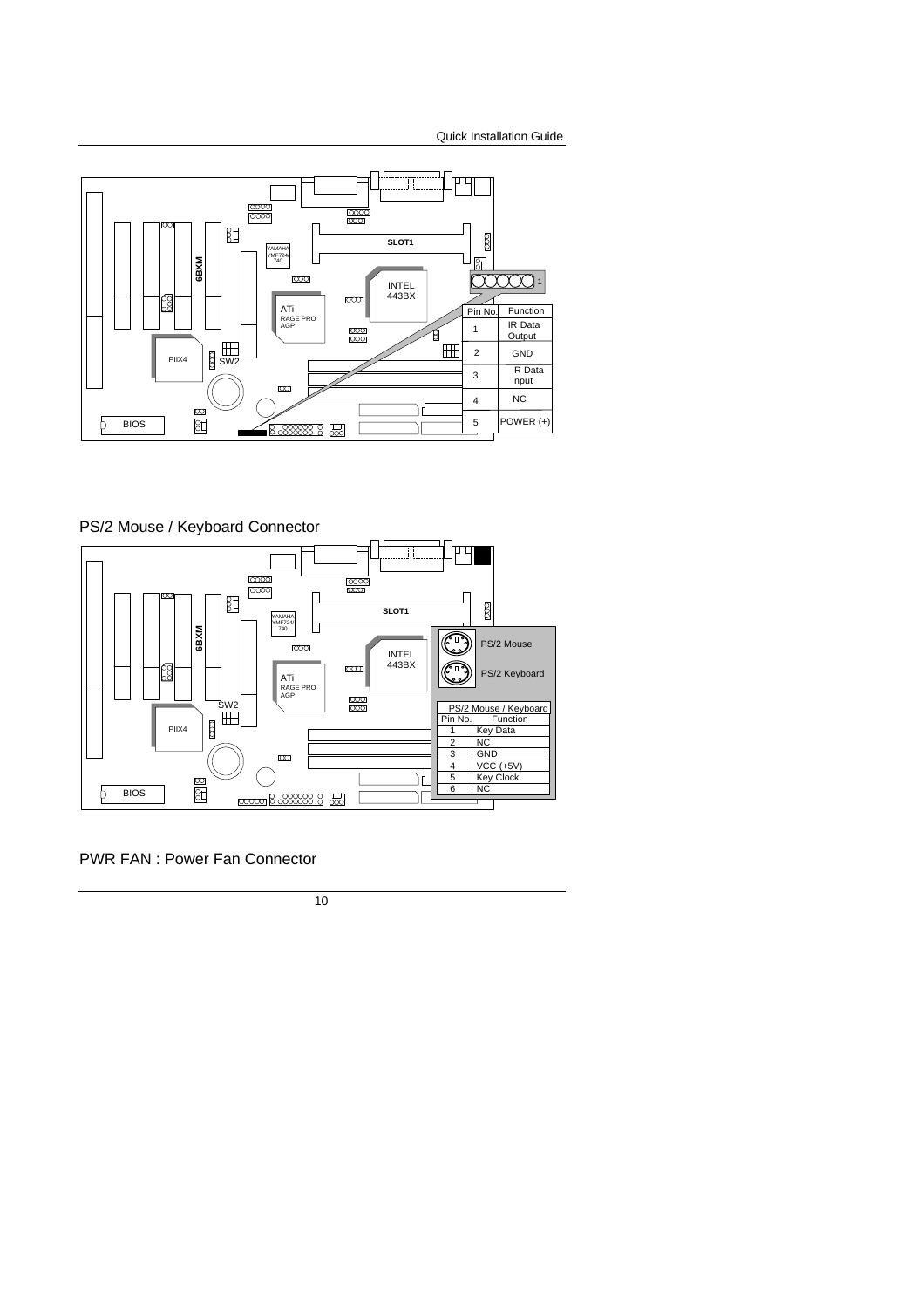

IDE1: For Primary IDE port



IDE2: For Secondary IDE port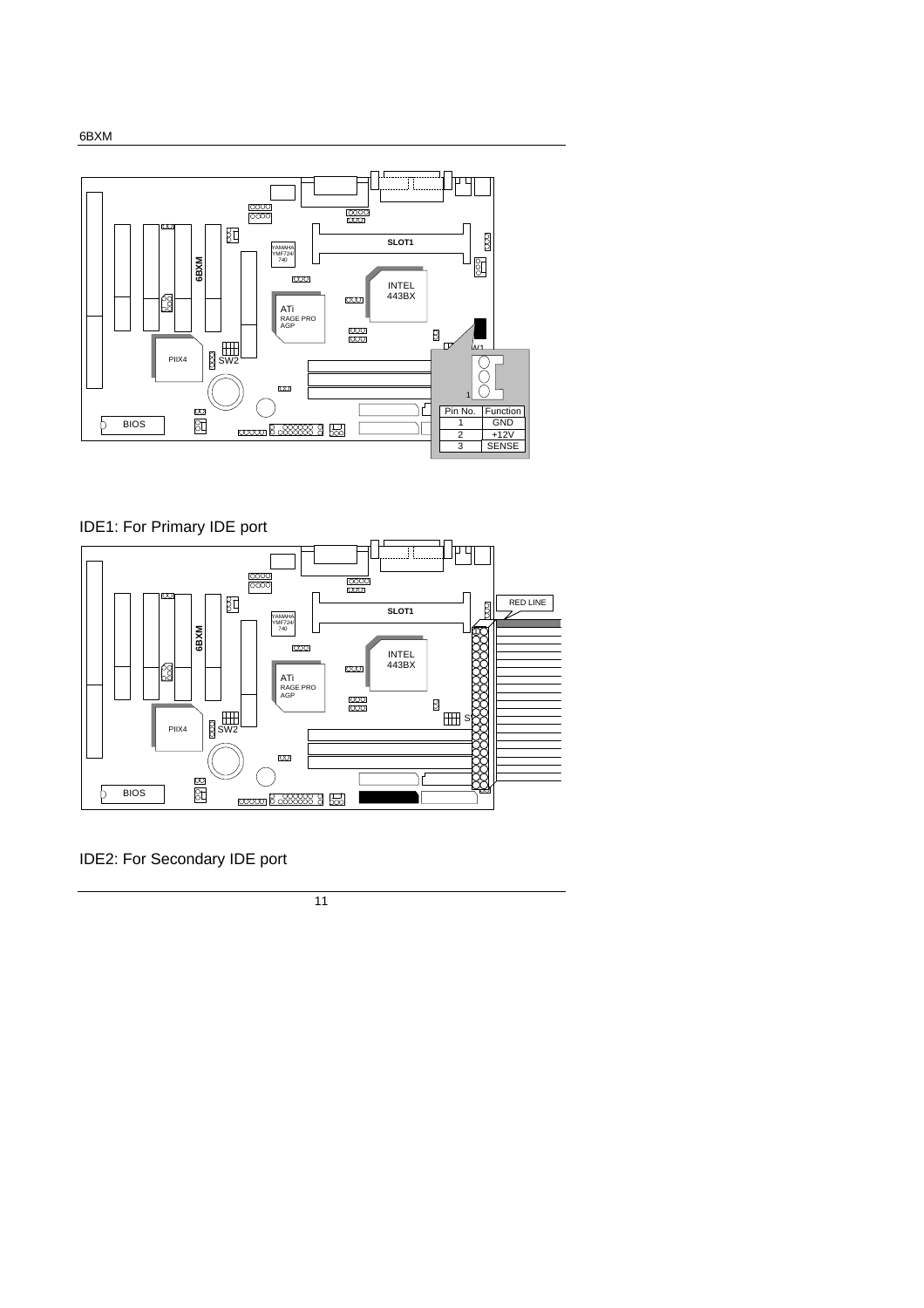

## FLOPPY : FLOPPY PORT



ATX POWER : ATX POWER Connector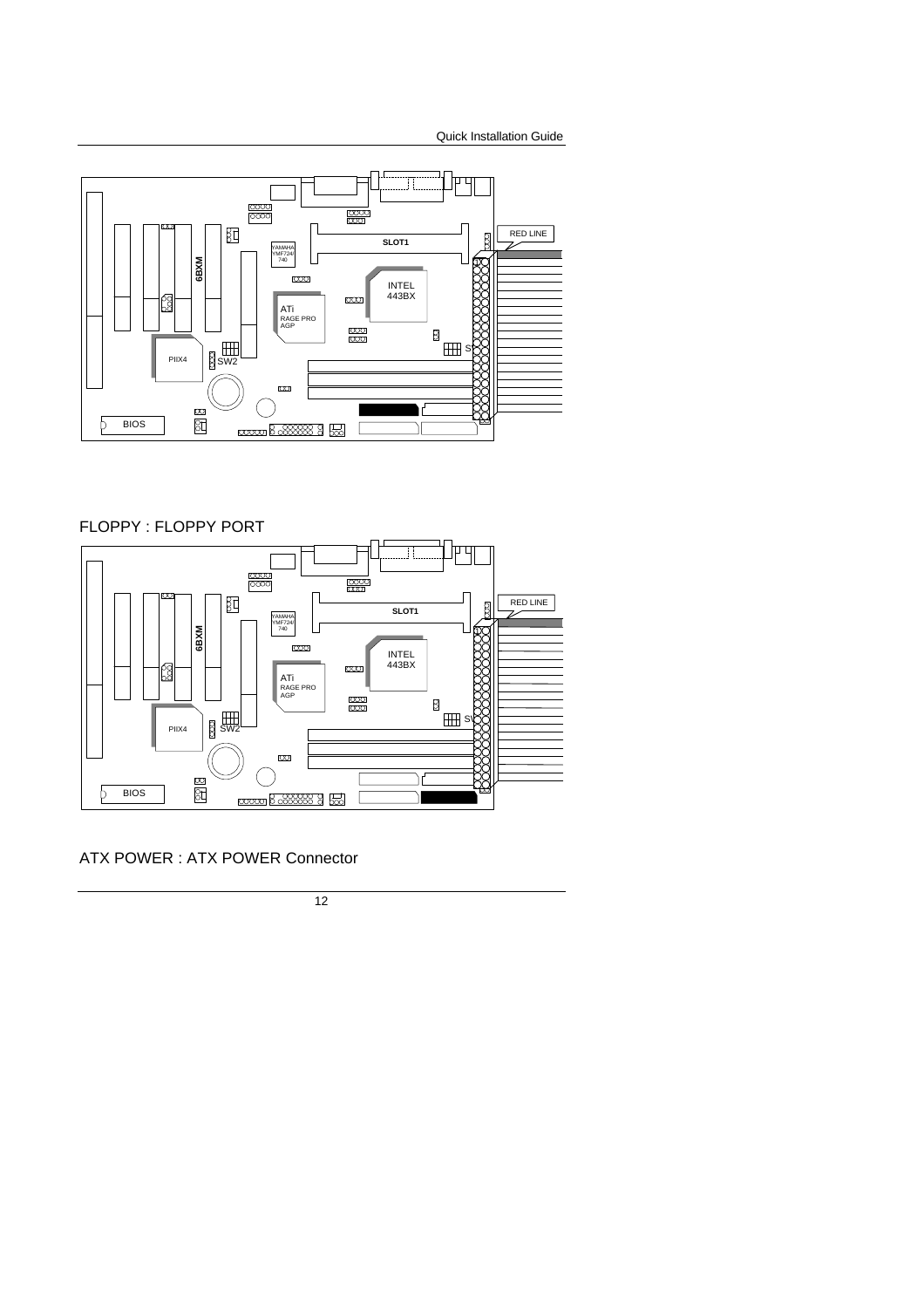

LPT PORT / COM A / COM B / VGA PORT



GAME & AUDIO PORT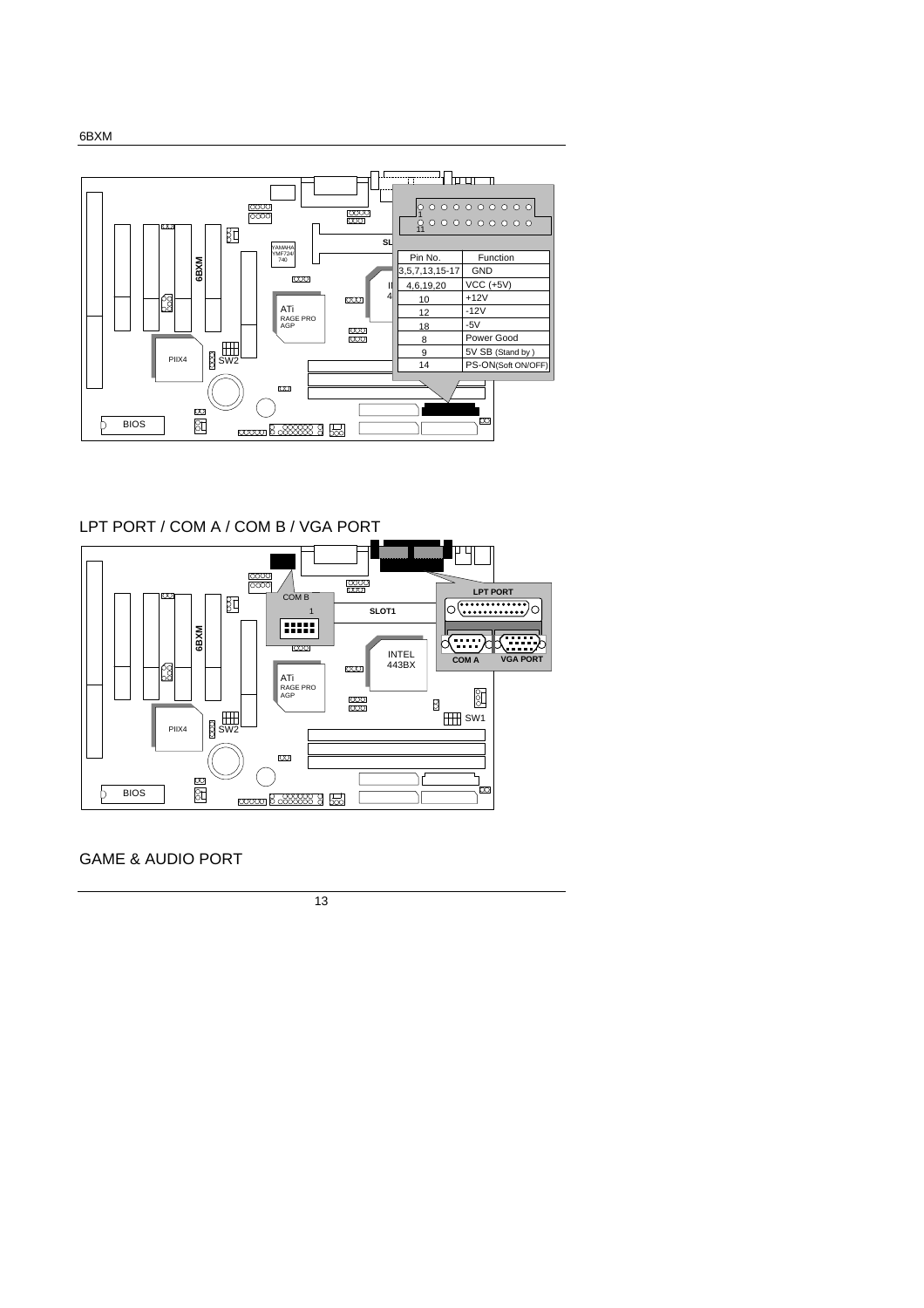

JP1 : Keyboard Power On Select



USB: USB Port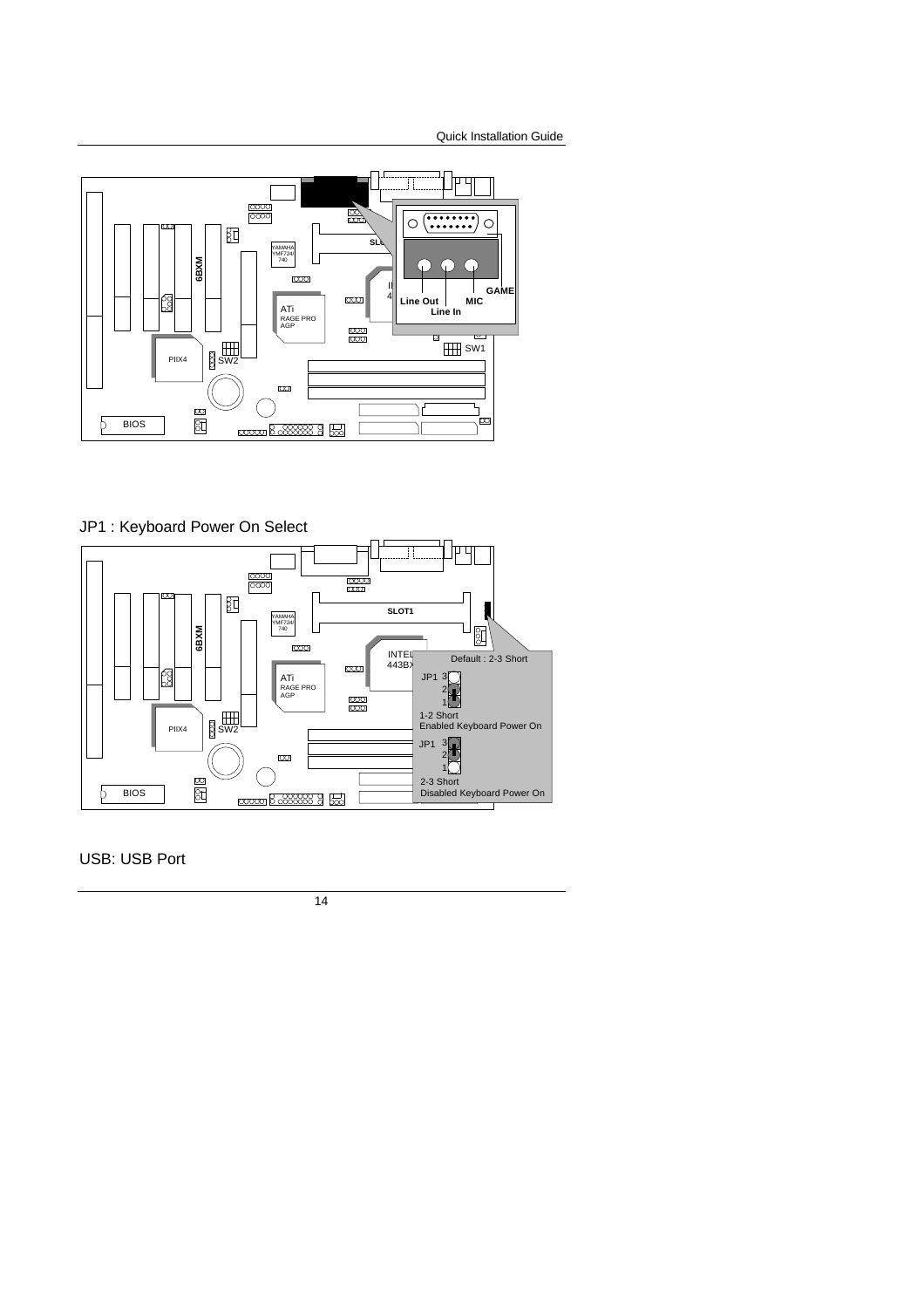

J12: ATX Power Control Selection



JP10: Wake On LAN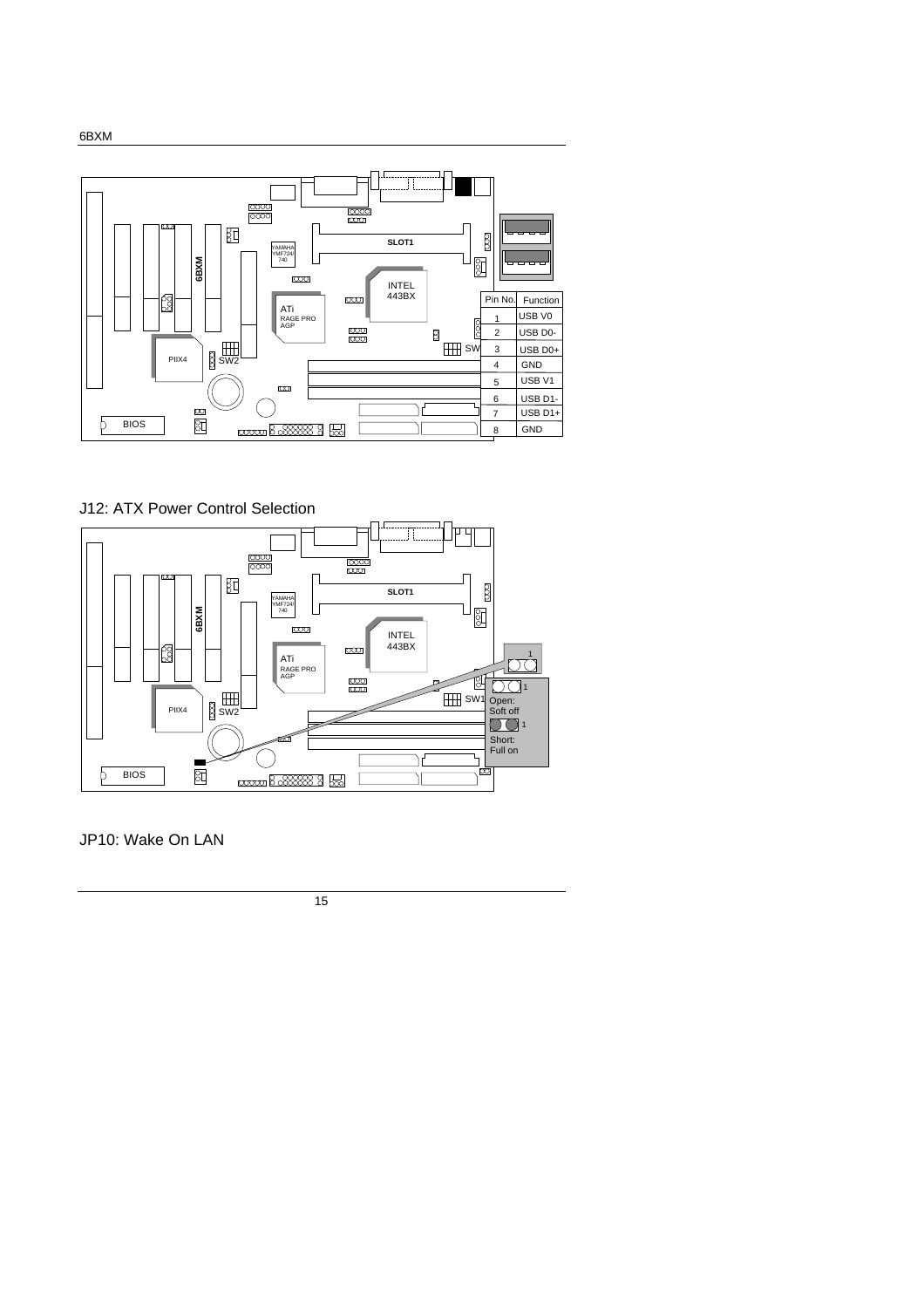

JP7 &D16: CD Audio Line-in Connector



JP8: Onboard Sound Function Selection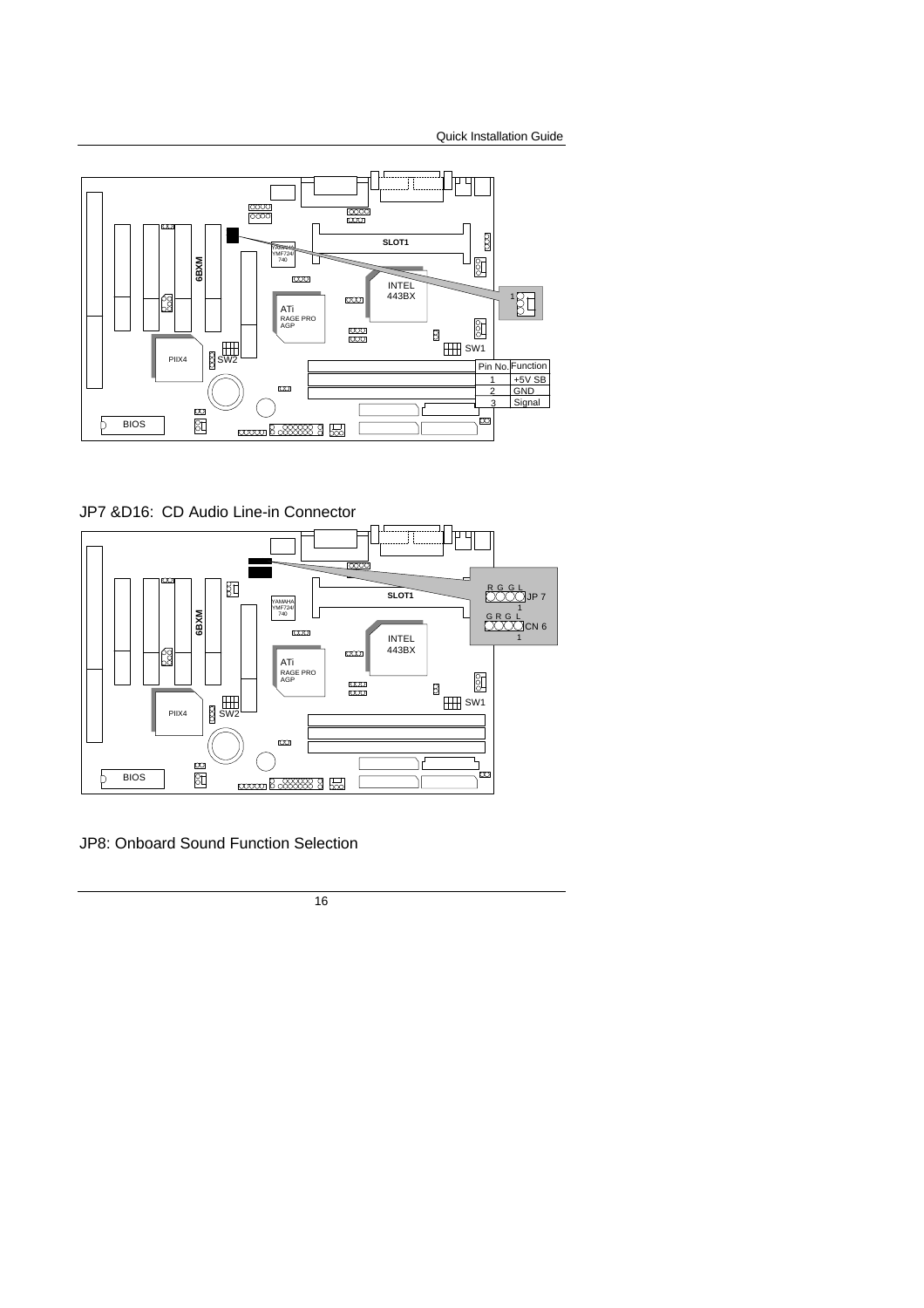

J3:CPU FAN (CPU Cooling Fan Power Connector)



J9:System FAN Connector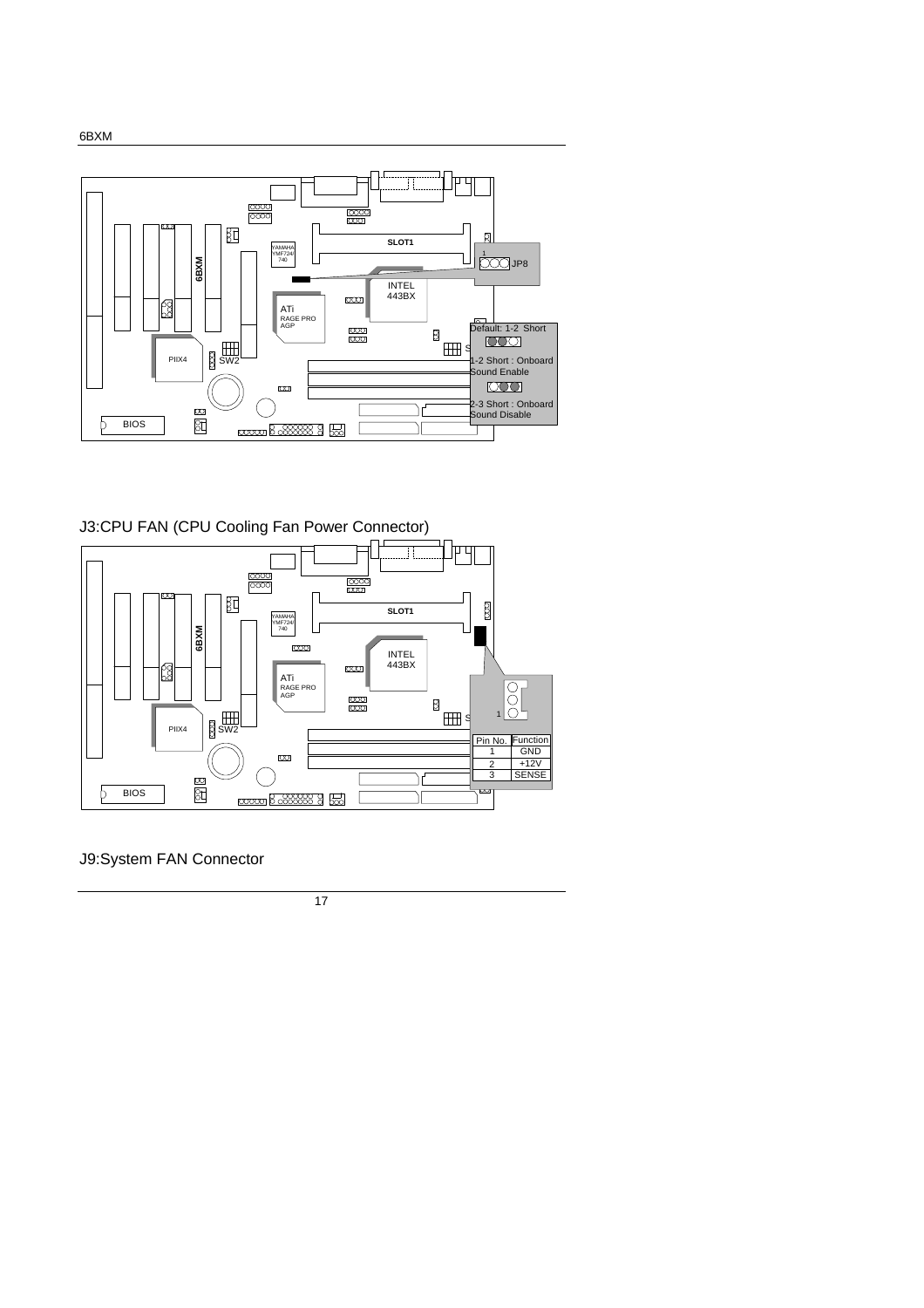

JP3:Onboard VGA Function Selection



JP6:Release Onboard VGA from occupying IRQ Resource (It is no to enabled Onboard VGA Function)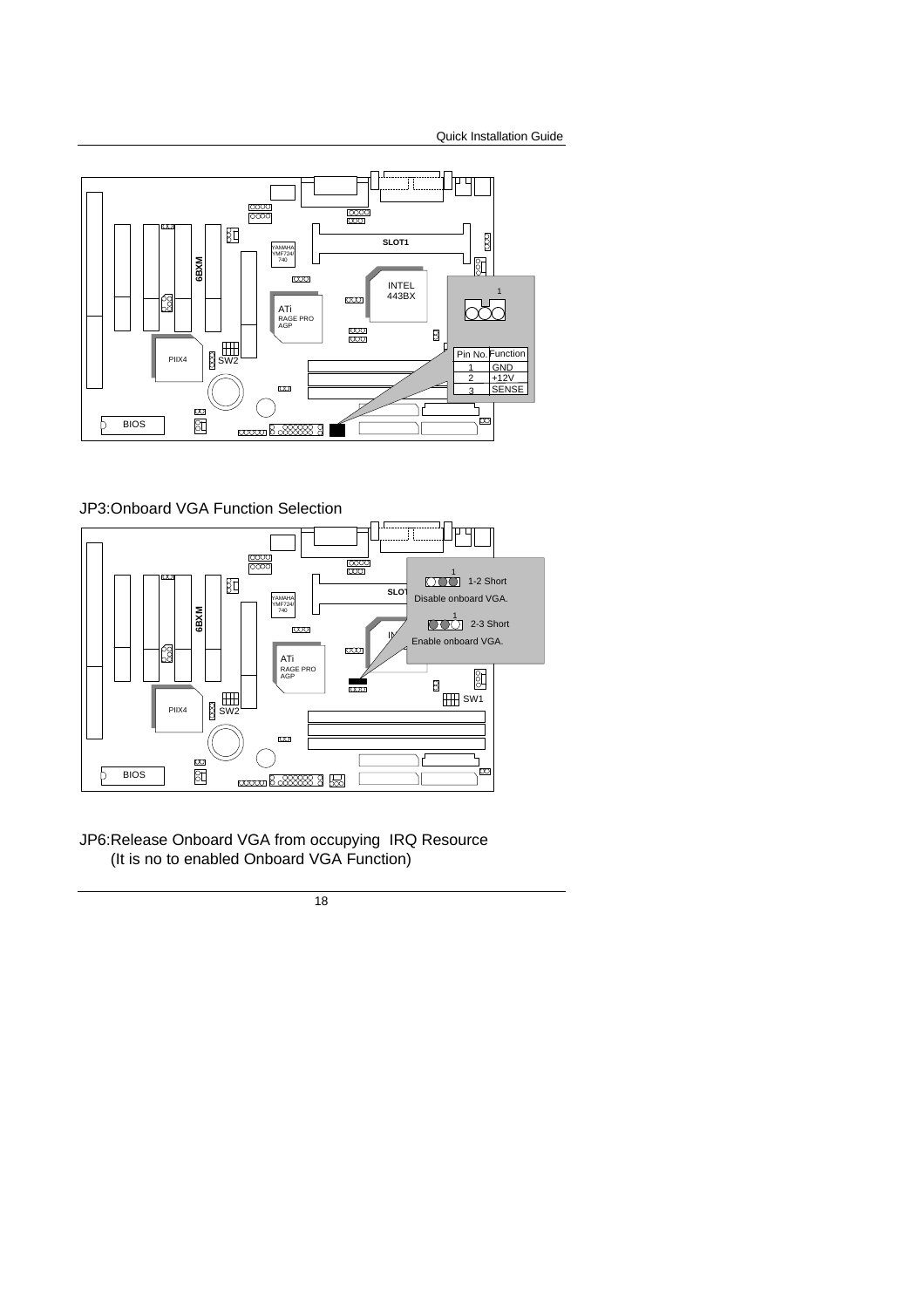

JP12: Ring Power On



JP13: CLEAR CMOS FUNCTION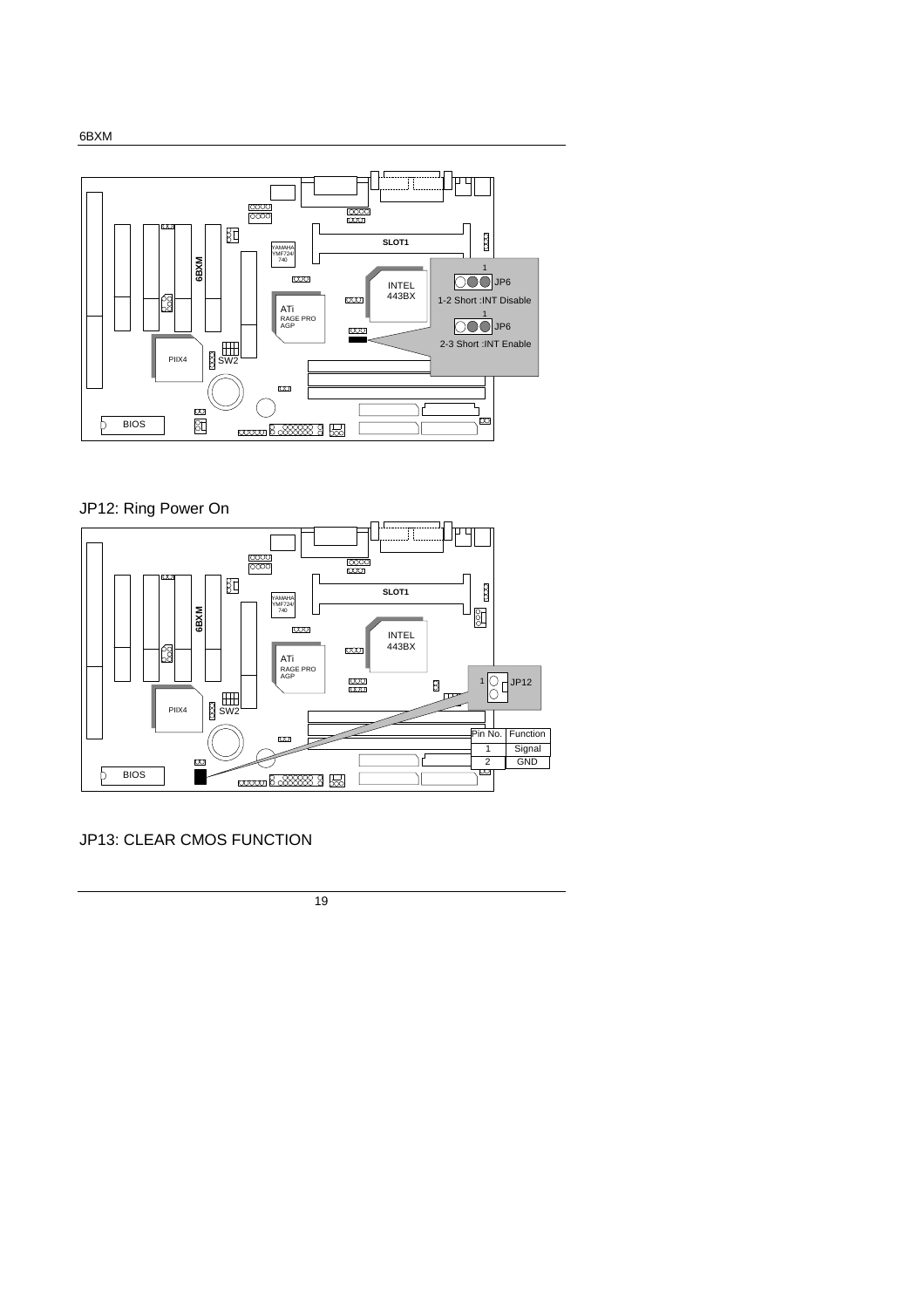

JP9: STR LED Connector (Optional)



MWhen RAM LED will on, do not unplug the SDRAM modules.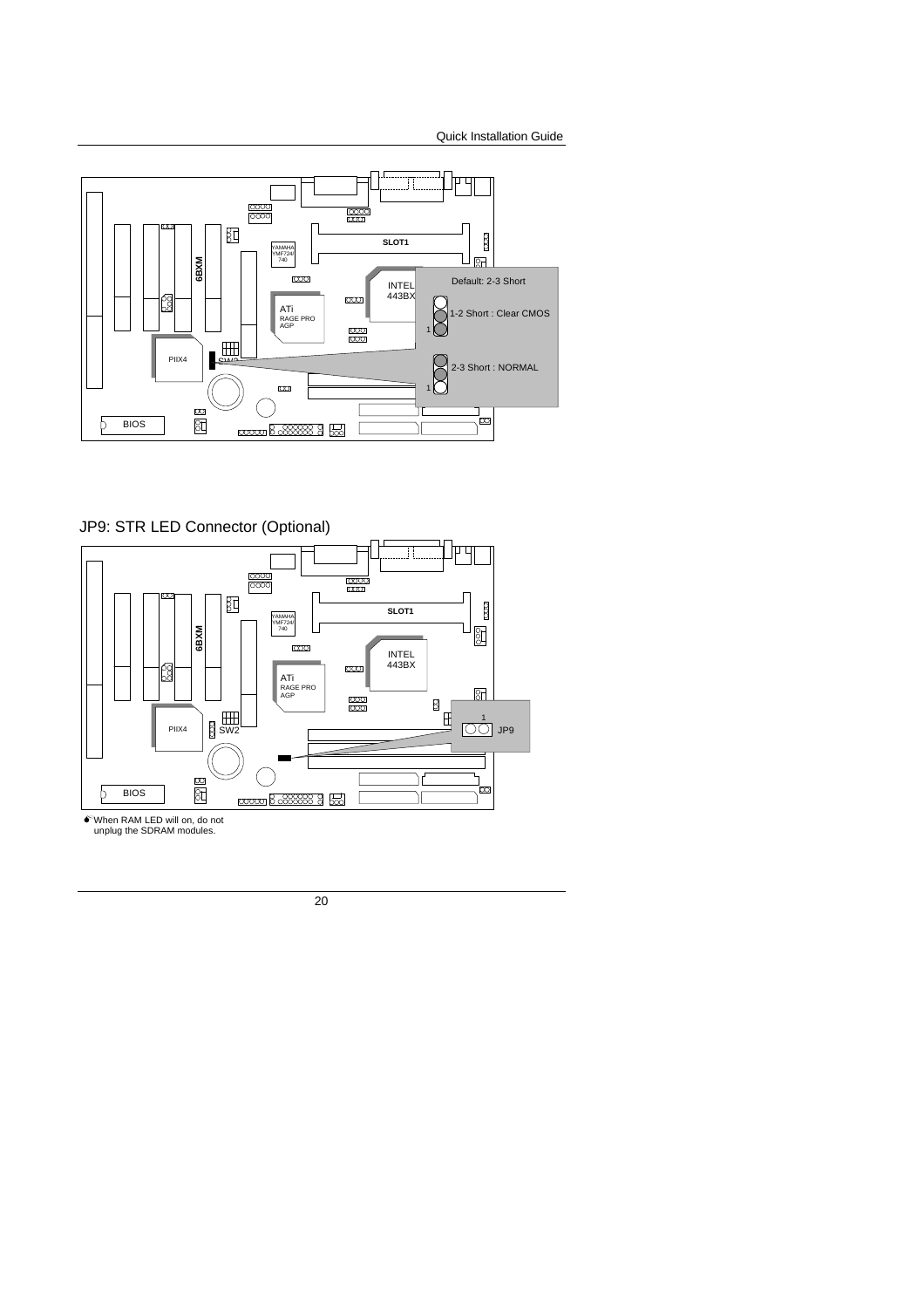6BXM

### JP11:Case Open (Optional)







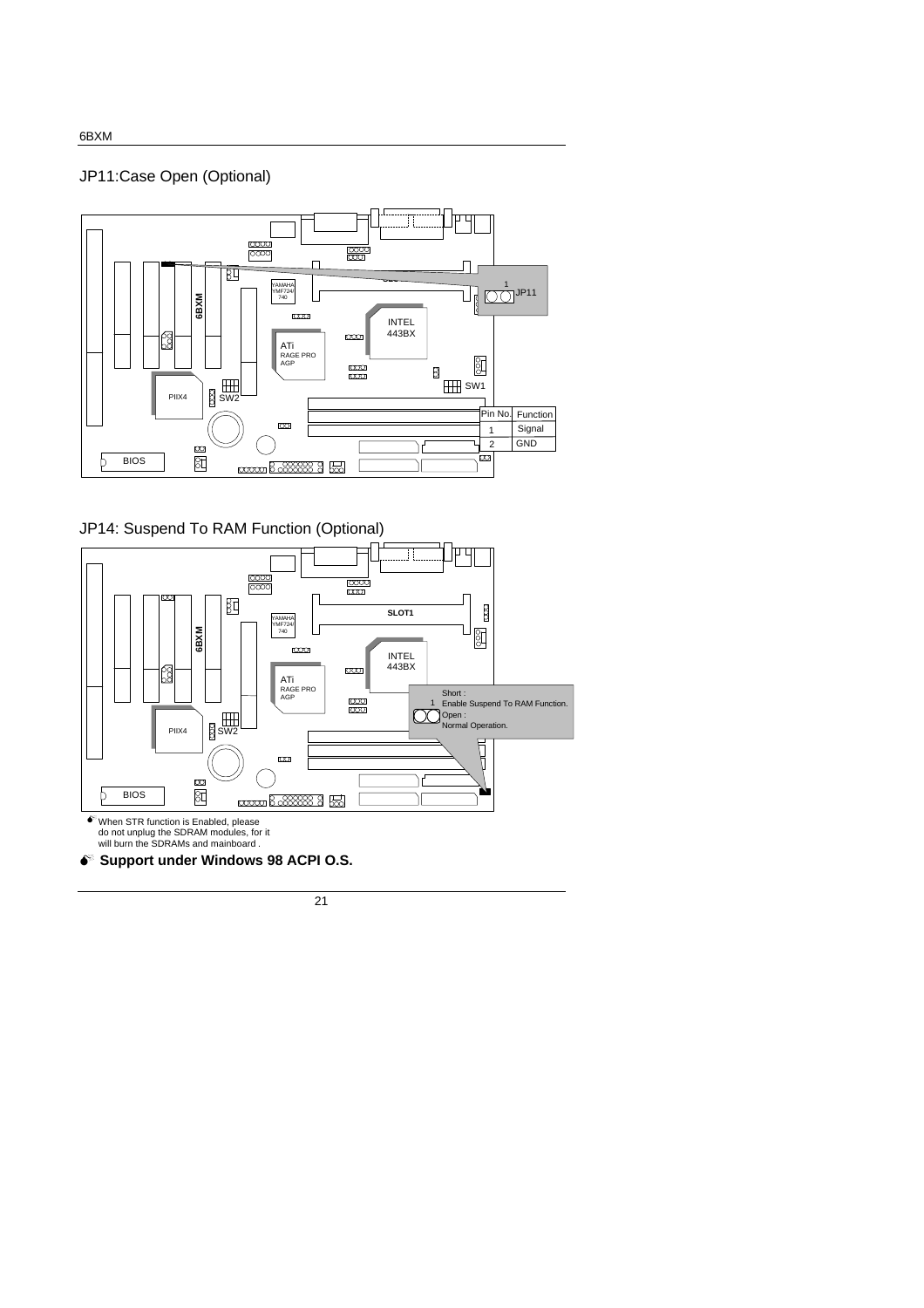## **M When use STR function ,it's depends on VGA brand version .**





JP17 : AGP Select



SB-LINK(Creative PCI Sound Card Support) (Optional)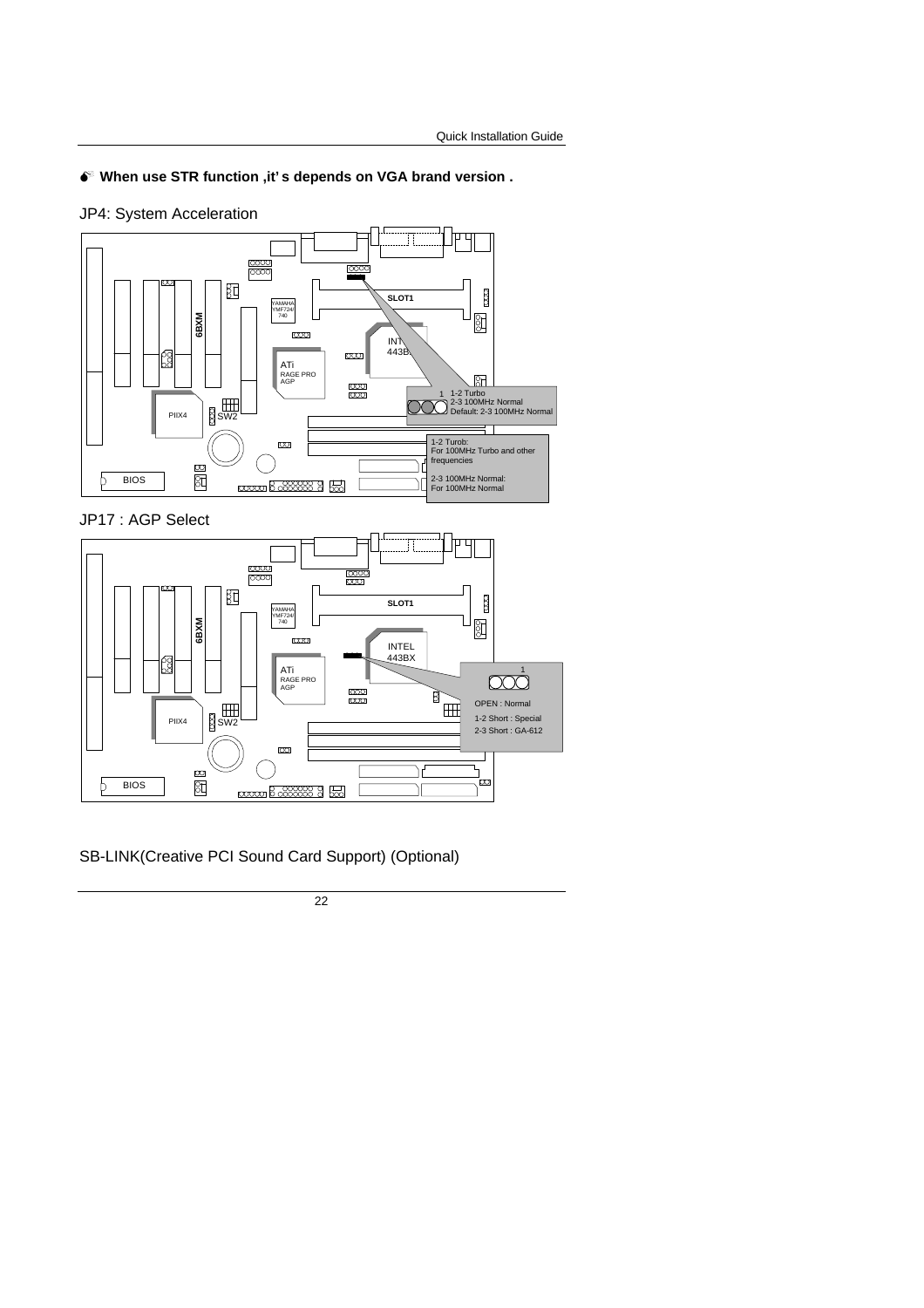

TEL :The Connector is for Modem with internal Voice Connector



## BAT1:For Battery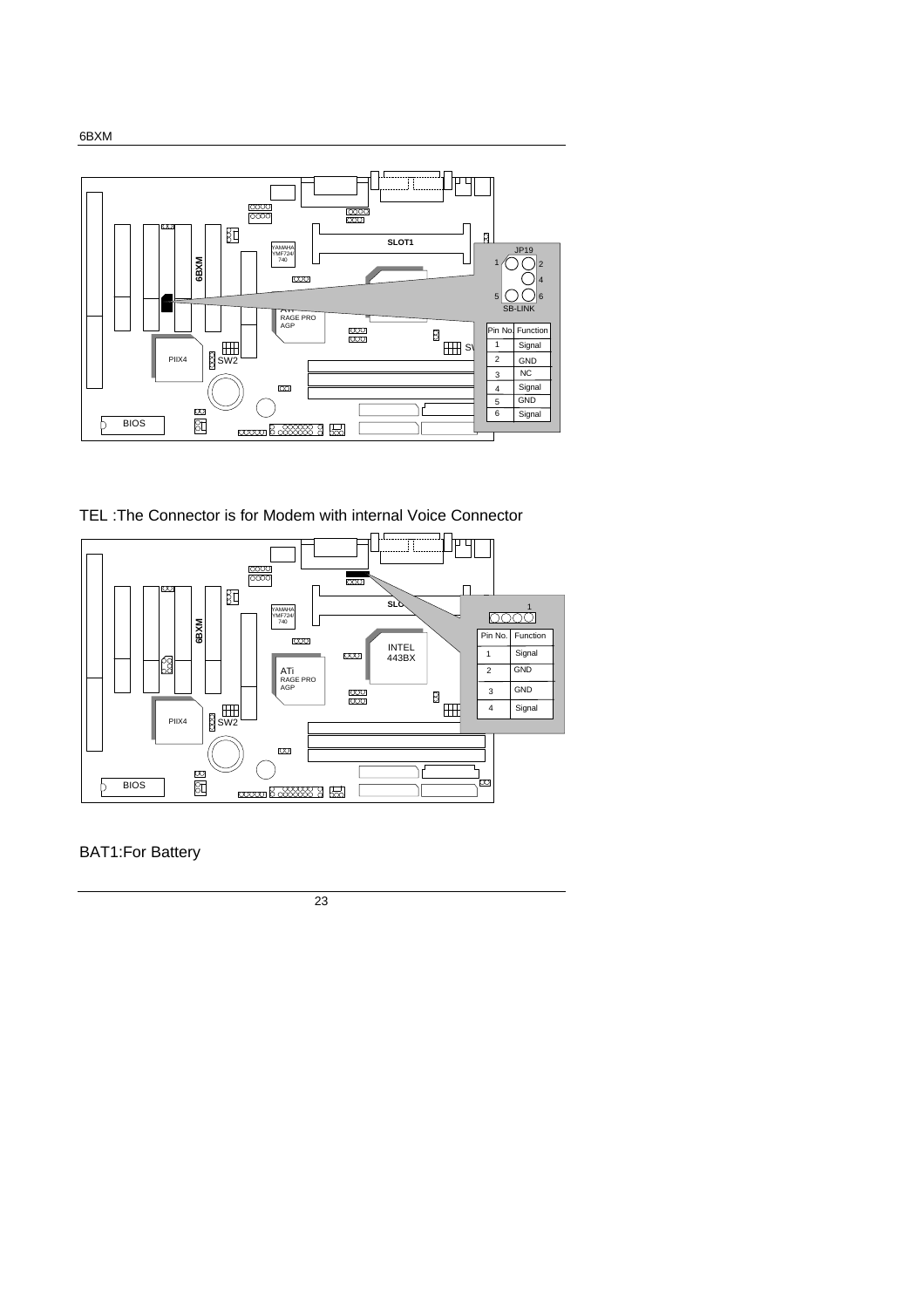

- $\bullet$  Danger of explosion if battery is incorrectly replaced.
- $\bullet$  Replace only with the same or equivalent type recommended by the manufacturer.
- $\bullet$  Dispose of used batteries according to the manufacturer's instructions.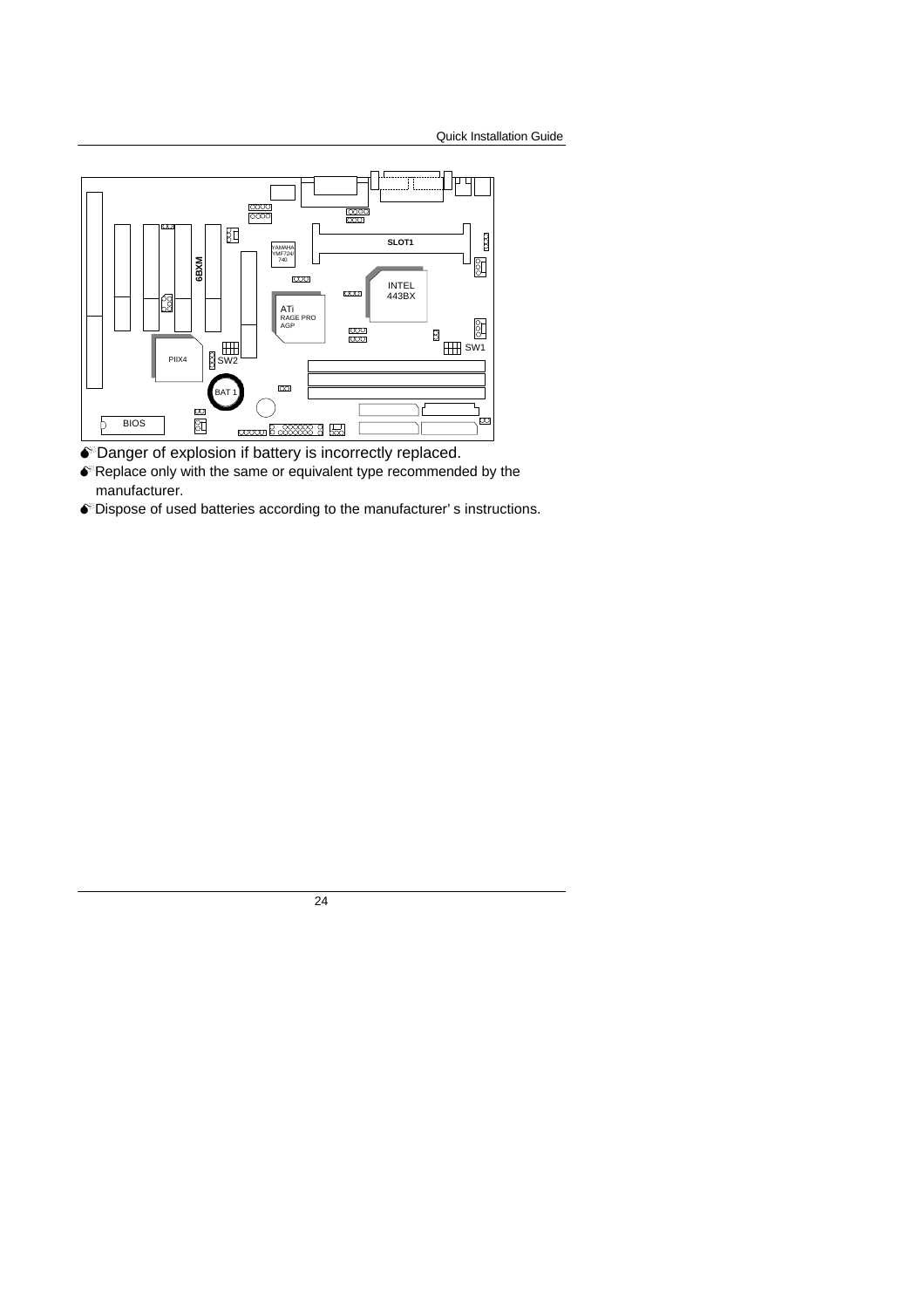6BXM

### **III. Top Performance Test Setting:**

The following performance data list is the testing results of some popular benchmark testing programs.

Users have to modify the value for each item in chipset features as follow

| ROM PCI∕ISA BIOS (2A69KG0F)<br>CHIPSET FEATURES SETUP<br>AWARD SOFTWARE, INC.                                                                                                                                                                                                                                                                                                                                                                                                                                                  |                                                                                                                                                                                                                                                                                                                                   |  |  |  |  |  |
|--------------------------------------------------------------------------------------------------------------------------------------------------------------------------------------------------------------------------------------------------------------------------------------------------------------------------------------------------------------------------------------------------------------------------------------------------------------------------------------------------------------------------------|-----------------------------------------------------------------------------------------------------------------------------------------------------------------------------------------------------------------------------------------------------------------------------------------------------------------------------------|--|--|--|--|--|
| $\frac{1}{2}$<br>EDO CAS:# MA Wait State<br>EDO RAS: Wait State<br>$\cdot$ 2<br><b>SDRAM CAS Latency Time</b><br>DRAM Data Integrity Mode<br>: Non-ECC<br>System BIOS Cacheable<br>: Enabled<br>: Enabled<br>Video BIOS Cacheable<br>Video RAM Cacheable<br>: Disabled<br>16 Bit I/O Recovery Time<br>m<br>Memory Hole At 15M-16M<br>: Disabled<br>: Disabled<br>Delayed Transaction<br>Spread Spectrum<br>Disabled<br>Normal<br>Slow Down CPU Duty Cycle<br>Shutdown Temp. (°C/°F)<br>175°C/167°F<br>**Temp. Select (°C/°F)** | : No.<br>Reset Case Open Status<br>: Yes<br>Case Opened<br>**Current Temp. (°C/°F)**<br>CPU: 30/200<br>**Current Fan Speed (RPM)**<br>POWER:0<br>PANEL: 0<br>CPU: 5818<br>**Current Voltage (U)**<br>VCOREA: 1.95 VGTL: 1.47<br>UCC3: 3.24<br>$+ 50$ : 4.91 +120: 11.85<br>- 50: - 4.94 0BAT: 3.12<br>$-120:-12.19$<br>5VSB: 4.89 |  |  |  |  |  |
| CPU : 70°C/158°F<br>**Temperature Hiarm**<br>CPU : No<br>**Fan Fail Alarm **<br>CPU: No POWER No<br><b>PANEL No</b>                                                                                                                                                                                                                                                                                                                                                                                                            | esc<br>Prophet<br>Prophet<br>Quit<br>1+++: Select Item<br>Help,<br>PU/PD/+/- : Modify<br>Old Values (Shift)F2 : Color<br>Load BIOS Defaults<br>LOAD PERFORMANCE DEFAULTS                                                                                                                                                          |  |  |  |  |  |

for top performance setting.

\*\*The above settings have to modify according to different kinds of CPU, SDRAM, and peripherals for your system to work properly.